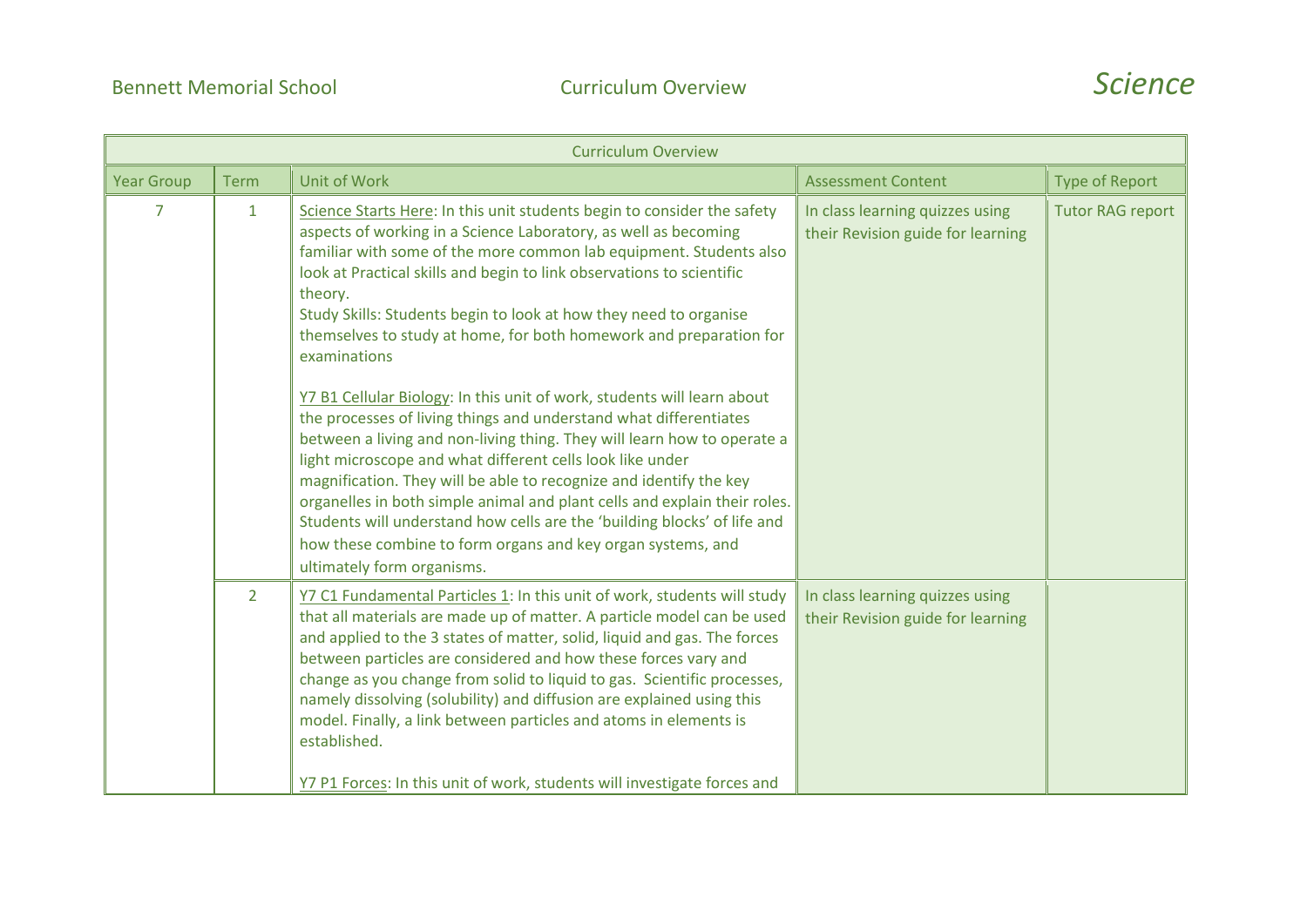| <b>Bennett Memorial School</b> | <b>Curriculum Overview</b>                                                                                                                                                                                                     | <b>Science</b> |
|--------------------------------|--------------------------------------------------------------------------------------------------------------------------------------------------------------------------------------------------------------------------------|----------------|
|                                | their effects on objects. Including practically investigating the force of<br>gravity on different masses and developing investigative skills such as<br>reducing errors and plotting graphs.<br>Revision for Mid - year exams |                |

| 3 | Revision for Mid - year exams                                                                                                                                                                                                                                                                                                | Mid-Year Exam<br><b>Y7 B1 Cellular Biology</b>                       |
|---|------------------------------------------------------------------------------------------------------------------------------------------------------------------------------------------------------------------------------------------------------------------------------------------------------------------------------|----------------------------------------------------------------------|
|   | Y7 P1 Forces continued: In this unit of work, students will investigate                                                                                                                                                                                                                                                      | Y7 C1 Fundamental Particles 1                                        |
|   | forces and their effects on objects. Including practically investigating                                                                                                                                                                                                                                                     | Y7 P1 Forces (only OS1)                                              |
|   | the force of gravity on different masses and developing investigative                                                                                                                                                                                                                                                        |                                                                      |
|   | skills such as reducing errors and plotting graphs.                                                                                                                                                                                                                                                                          |                                                                      |
|   | Y7 B2 Plant Biology: In this unit of work, students will learn how plants<br>make their own food using sunlight, water and carbon dioxide in<br>photosynthesis and how plant structure enables a plant to carry out<br>this process. Students will look at how the food made is used by the<br>plant and by other organisms. | In class learning quizzes using<br>their Revision guide for learning |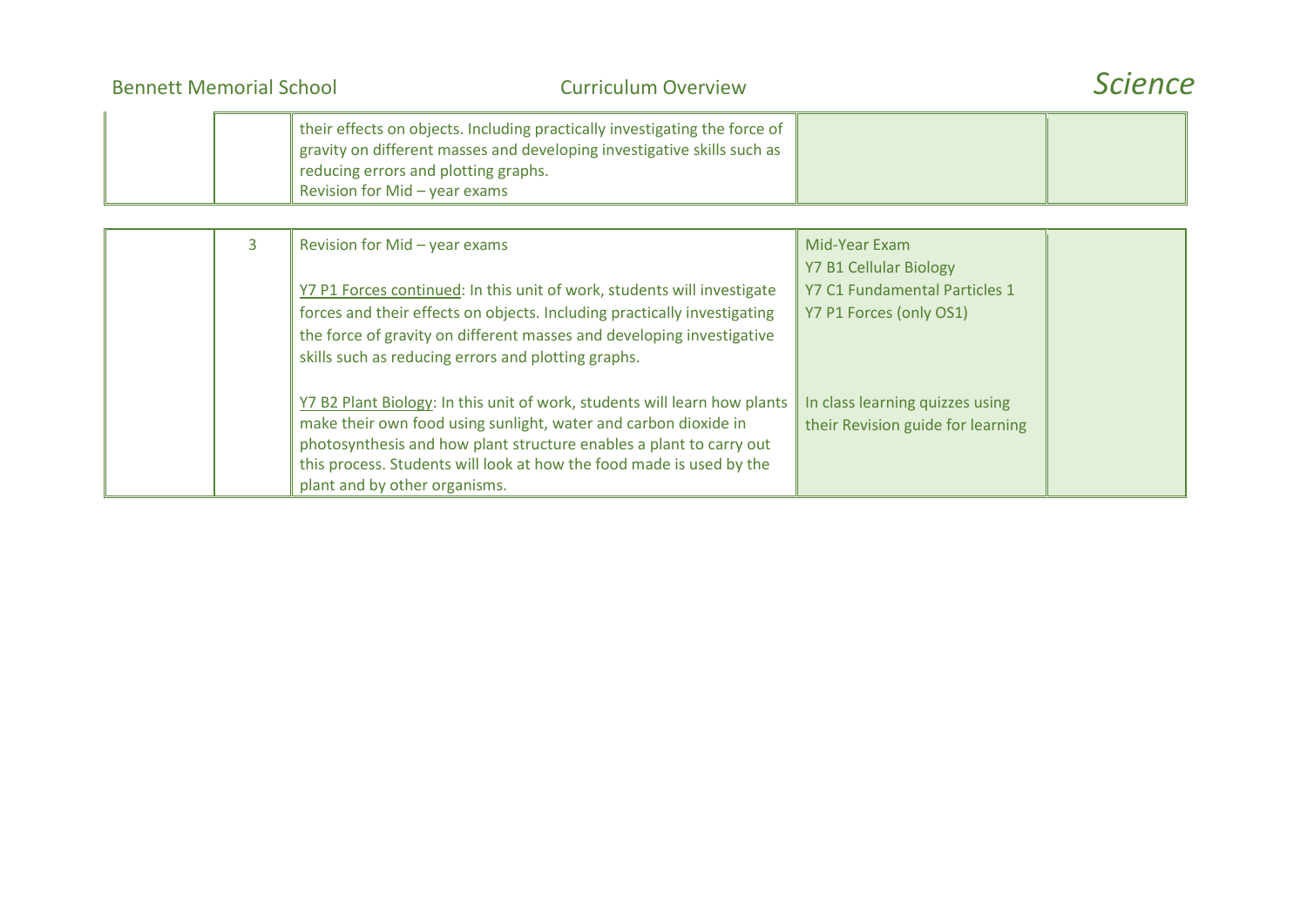| 4 | Y7 B2 Plant Biology continued: In this unit of work, students will learn<br>how plants make their own food using sunlight, water and carbon<br>dioxide in photosynthesis and how plant structure enables a plant to<br>carry out this process. Students will look at how the food made is used<br>by the plant and by other organisms.                                                                                                                                                                                                                                                                                                                                                                                                                                                                    | In class learning quizzes using<br>their Revision guide for learning | Mid-Year Exam<br>Data Report |
|---|-----------------------------------------------------------------------------------------------------------------------------------------------------------------------------------------------------------------------------------------------------------------------------------------------------------------------------------------------------------------------------------------------------------------------------------------------------------------------------------------------------------------------------------------------------------------------------------------------------------------------------------------------------------------------------------------------------------------------------------------------------------------------------------------------------------|----------------------------------------------------------------------|------------------------------|
|   | Y7 C2 Periodic Table 1: In this unit of work, students will study the<br>periodic table recognising that it is arranged the columns and rows<br>called groups and periods respectively. They will know that the<br>periodic table is a list of all the known elements arranged in order of<br>their atomic number (number of protons). Students will learn that<br>each element has a symbol that is used globally. Students will learn<br>that atoms are made of protons, neutrons and electrons and they will<br>learn how to work out how many of each sub-atomic particle there are<br>in a specific element. Students will also learn and understand the<br>meaning of the words element, molecule, compound and mixture and<br>they will learn and use a number of techniques to separate mixtures. |                                                                      |                              |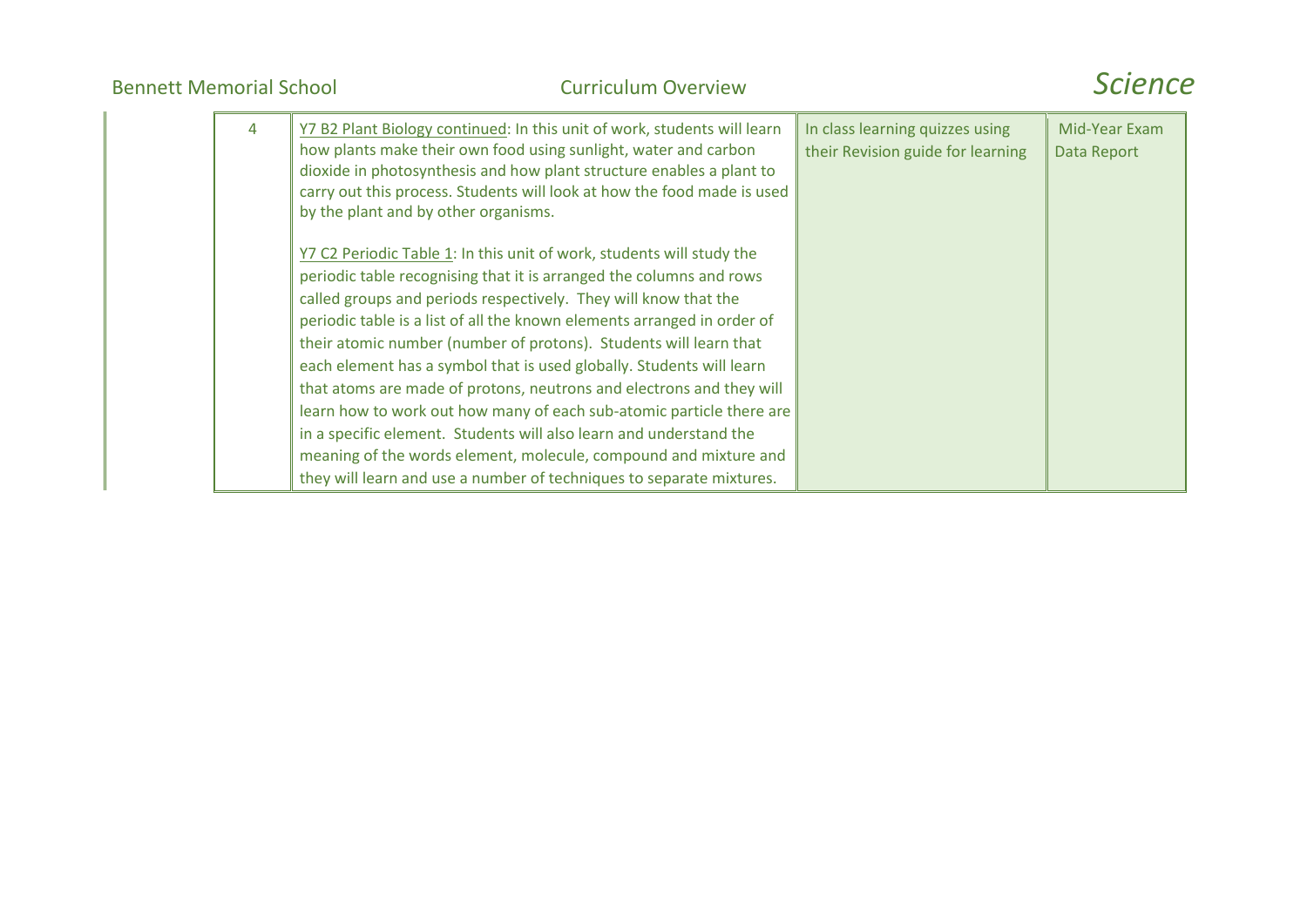| 5 | Y7 C2 Periodic Table 1 continued: In this unit of work, students will<br>study the periodic table recognising that it is arranged the columns<br>and rows called groups and periods respectively. They will know that<br>the periodic table is a list of all the known elements arranged in order<br>of their atomic number (number of protons). Students will learn that<br>each element has a symbol that is used globally. Students will learn<br>that atoms are made of protons, neutrons and electrons and they will<br>learn how to work out how many of each sub-atomic particle there are<br>in a specific element. Students will also learn and understand the<br>meaning of the words element, molecule, compound and mixture and<br>they will learn and use a number of techniques to separate mixtures.<br>Revision for end of year Exam | <b>End of Year Exams</b><br>Y7 B1 Cellular biology<br>Y7 B2 Plant biology<br><b>Y7 C1 Fundamental Particles</b><br>Y7 C2 Periodic Table<br><b>Y7 P1 Forces</b>         | Full<br>Report                         |
|---|------------------------------------------------------------------------------------------------------------------------------------------------------------------------------------------------------------------------------------------------------------------------------------------------------------------------------------------------------------------------------------------------------------------------------------------------------------------------------------------------------------------------------------------------------------------------------------------------------------------------------------------------------------------------------------------------------------------------------------------------------------------------------------------------------------------------------------------------------|------------------------------------------------------------------------------------------------------------------------------------------------------------------------|----------------------------------------|
| 6 | Y7 P2 Space Physics: In this unit of work, students will investigate the<br>planets that make up our solar system, the phases of the moon, and<br>why we have days, months, seasons and years.<br>Y7 B3 Plant reproduction: In this unit of work, students will link their<br>learning about plant biology to how flowering plants reproduce to<br>ensure the continuation of their species. Students learn about the<br>adaptations of these plants for pollination and fertilisation, as well as<br>the spreading of seeds to distribute plants and allow for survival.                                                                                                                                                                                                                                                                            | <b>End of Year Exam</b><br><b>Y7 B1 Cellular Biology</b><br>Y7 C1 Fundamental Particles 1<br><b>Y7 P1 Forces</b><br><b>Y7 B2 Plant Biology</b><br>Y7 C2 Periodic Table | <b>End of Year Exam</b><br>Data Report |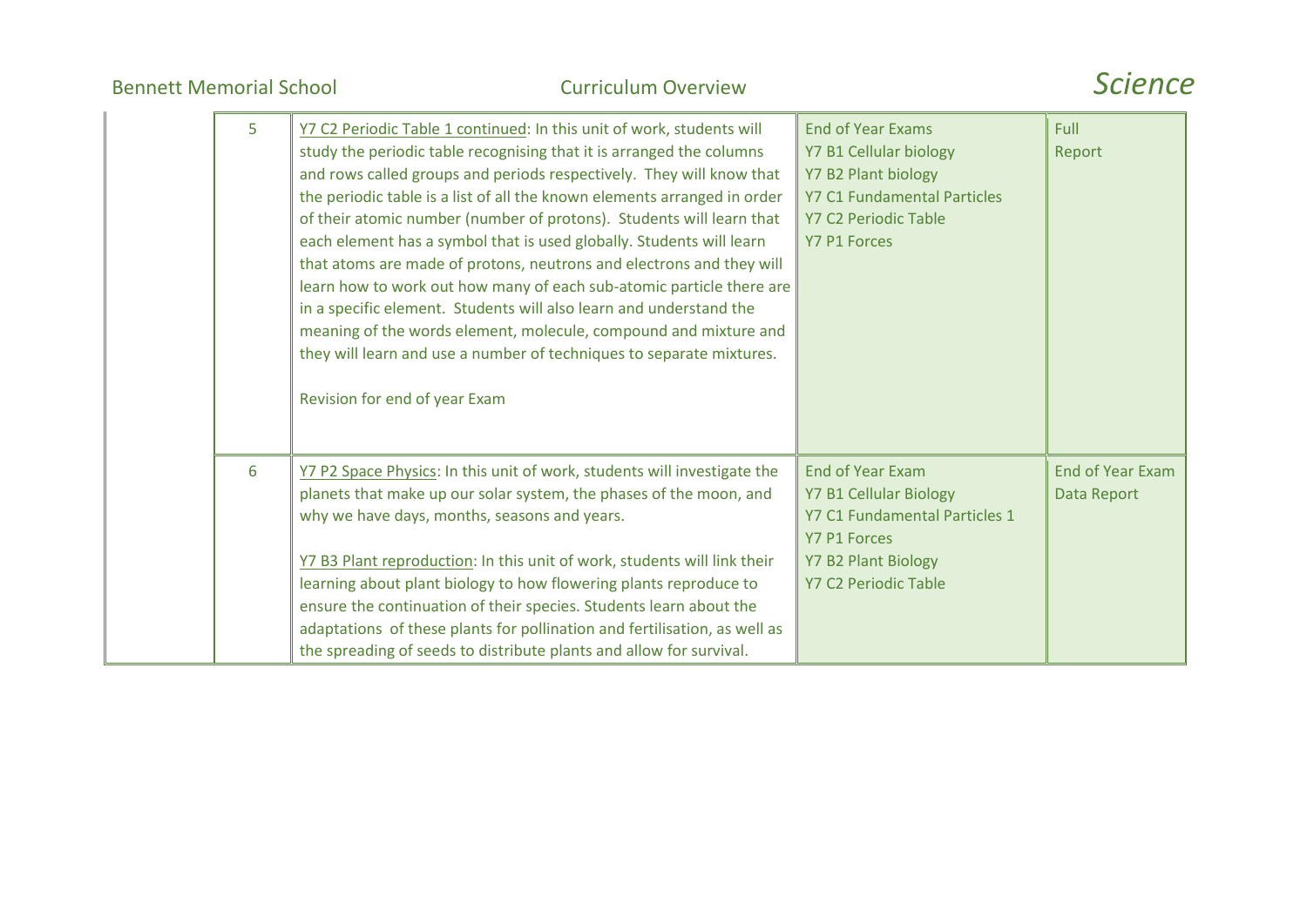| 8 | 1              | Y8 C1 Chemical Reactions; Acids and Alkalis: In this unit of work,<br>students will study the idea that there are chemical reactions going on<br>always, everywhere and new materials are being made all the time, in<br>the context of acids and alkalis. They will learn how to recognise<br>substances as acids and alkalis, both in the lab and in everyday living,<br>as well as the uses and dangers of these chemicals. Students will study<br>the basics of a chemical reaction, from how to recognise one to how<br>to write word and symbol equations. They will also study in detail the<br>reaction of neutralisation.<br>Y8 P1 Energy: In this unit of work, students will study energy transfers<br>and efficiency. They will look at the different types of energy in<br>different objects and be able to interpret energy diagrams to calculate<br>efficiency.<br><b>Revision for Interim Assessment</b> | In class learning quizzes using<br>their Revision guide for learning                                                                        |                                     |
|---|----------------|--------------------------------------------------------------------------------------------------------------------------------------------------------------------------------------------------------------------------------------------------------------------------------------------------------------------------------------------------------------------------------------------------------------------------------------------------------------------------------------------------------------------------------------------------------------------------------------------------------------------------------------------------------------------------------------------------------------------------------------------------------------------------------------------------------------------------------------------------------------------------------------------------------------------------|---------------------------------------------------------------------------------------------------------------------------------------------|-------------------------------------|
|   | $\overline{2}$ | Y8 P1 Energy: Continued<br>Y8 B1 Reproduction and inheritance: In this unit of work, students will<br>learn about the human reproductive system of both males and females. They<br>will learn to recognise the reproductive organs and link this to sexual<br>reproduction. These topics will be discussed sensitively with a clear focus on<br>the biology of reproduction, while ensuring the inevitable questions<br>surrounding this topic are answered appropriately. Students will look at the<br>changes that occur during puberty, to include menstruation, and will<br>consider how a baby is formed. Students will also learn about how genetic<br>material is inherited from parents and the importance of this to<br>characteristics.                                                                                                                                                                        | <b>Interim Assessment</b><br><b>Y7 P2 Space Physics</b><br>Y8 C1 Chemical Reactions;<br><b>Acids and Alkalis</b><br>Y8 P1 Energy (OS1 only) | <b>Interim</b><br><b>RAG</b> report |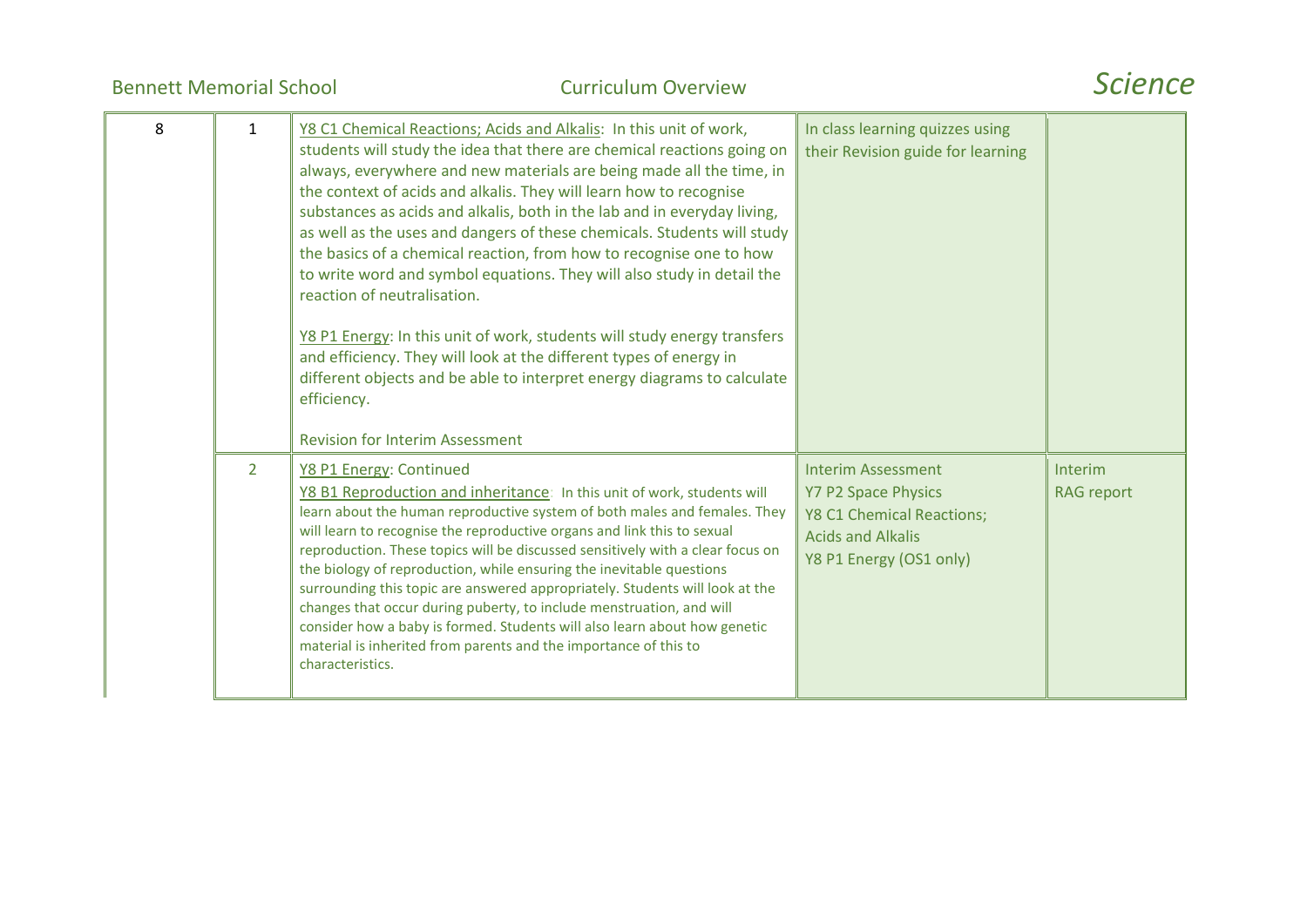| 3 | Revision for Mid - Year exam                                                                                                                                                                                                                                             | Mid-Year Exam                                                                                                                                              |  |
|---|--------------------------------------------------------------------------------------------------------------------------------------------------------------------------------------------------------------------------------------------------------------------------|------------------------------------------------------------------------------------------------------------------------------------------------------------|--|
|   | Y8 P2 Electricity: In this unit of work, students will be learning about<br>how make and interpret simple electrical circuits. They will be able to<br>explain how different types of circuits work and factors that affect<br>how electricity flows around the circuit. | Y7 B1 Cellular biology<br>Y7 B3 Plant reproduction<br>Y7 C1 Fundamental particles<br>Y7 P1 Forces<br>Y8 B1 Reproduction and<br>Inheritance<br>Y8 P1 Energy |  |
|   |                                                                                                                                                                                                                                                                          |                                                                                                                                                            |  |

| 4 | Y8 P2 Electricity: Continued                                                                                                                                                                                                                                                                                                                                                                                                                                                                                                             | <b>Full Report</b> |
|---|------------------------------------------------------------------------------------------------------------------------------------------------------------------------------------------------------------------------------------------------------------------------------------------------------------------------------------------------------------------------------------------------------------------------------------------------------------------------------------------------------------------------------------------|--------------------|
|   | Y8 Organic and Environmental Chemistry: In this unit of work,<br>students will study how the human activity of burning fossil fuels for<br>various uses can have its advantages and disadvantages. Students will<br>study how we use fossil fuels, using word equations to represent the<br>different forms of combustion and their consequences on the<br>environment. Students will look at how fossils fuels are made, some<br>alternatives that could help us conserve fuels and reduce the effects<br>they have on the environment. |                    |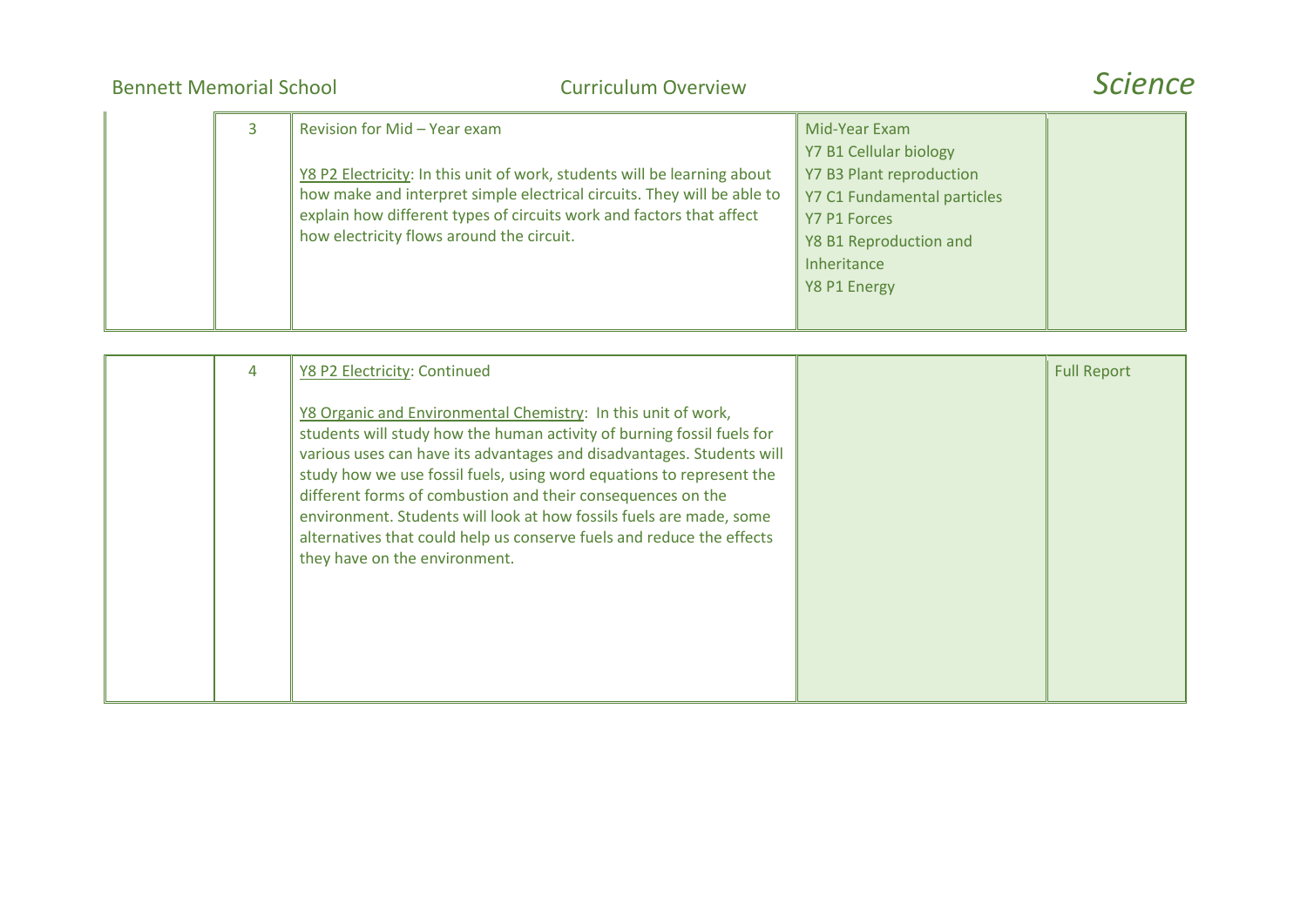| 5 | Y8 B2 Drugs and Health: In this unit of work, students will discuss what<br>is meant when we talk about 'drugs'. They will consider the different<br>categories of drugs and their effects on the body. Students will<br>consider the effect of alcohol and smoking on the body in detail. They<br>will learn about the breathing system and how humans breathe and<br>link this to the effects of smoking on the breathing system<br>Revision for end of Year Exam                                                              |                                                                                       |                                        |
|---|----------------------------------------------------------------------------------------------------------------------------------------------------------------------------------------------------------------------------------------------------------------------------------------------------------------------------------------------------------------------------------------------------------------------------------------------------------------------------------------------------------------------------------|---------------------------------------------------------------------------------------|----------------------------------------|
| 6 | <b>Revision for End of Year Exam</b><br>Y8 C1 Chemical Reactions 2; More reactions: In this unit of work,<br>students will further study the idea that there are chemical reactions<br>going on always, everywhere and new materials are being made all<br>the time. They will revisit the basics of a chemical reaction in new<br>contexts, from how to recognise one to how to write word and symbol<br>equations. They will also study in more detail examples of chemical<br>reactions such as oxidation and neutralisation. | End of Year Exam<br>All Year 7 and Year 8 topics up to<br>the end of Term 5 in Year 8 | <b>End of Year Exam</b><br>Data Report |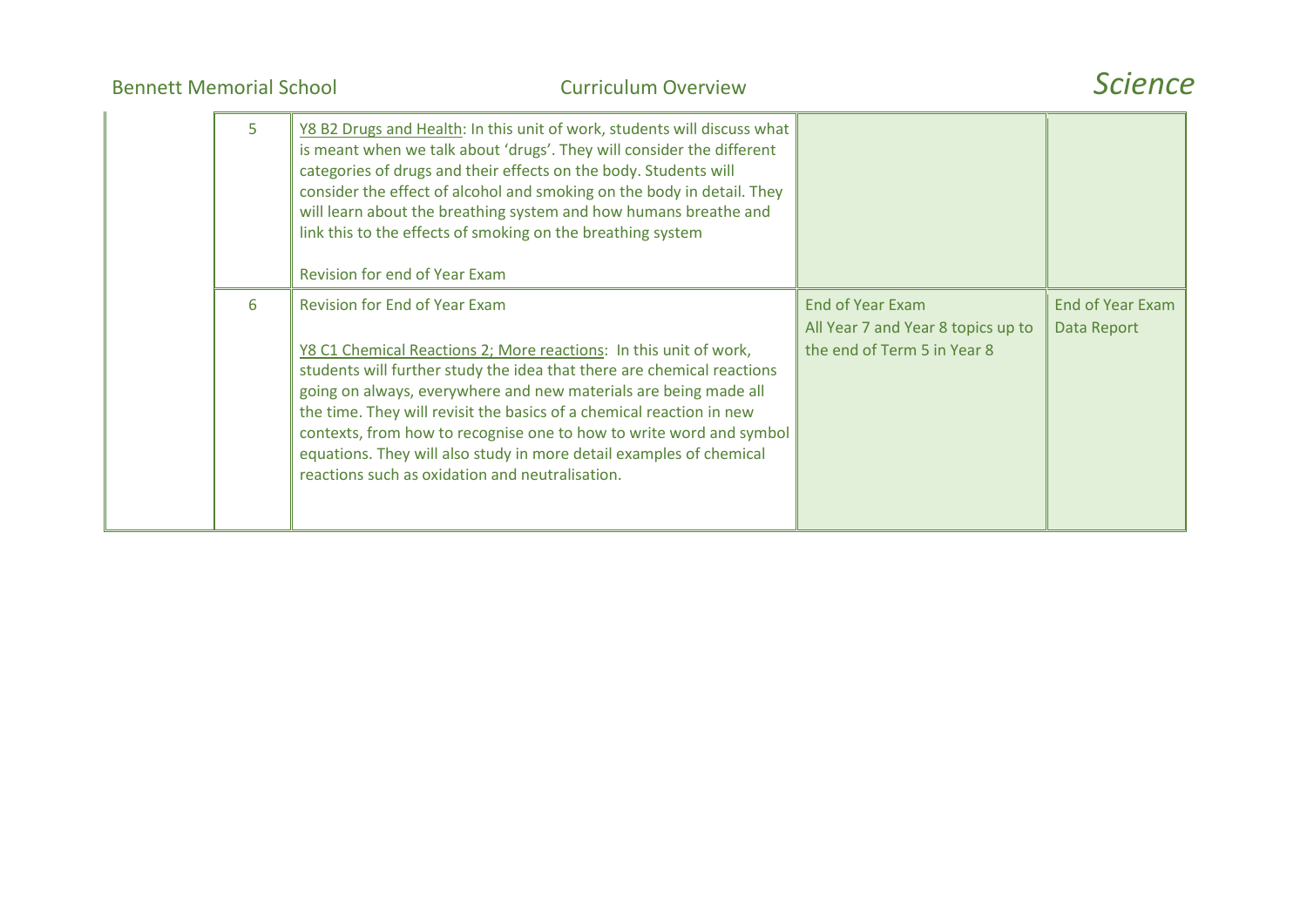| <b>Bennett Memorial School</b> | <b>Curriculum Overview</b>                                                                                                                                                                                                                                                                                                                                                                                                                                                                                                                                                                                                                                                                                                                                                                                                                                                                   |                                                                      | Science |
|--------------------------------|----------------------------------------------------------------------------------------------------------------------------------------------------------------------------------------------------------------------------------------------------------------------------------------------------------------------------------------------------------------------------------------------------------------------------------------------------------------------------------------------------------------------------------------------------------------------------------------------------------------------------------------------------------------------------------------------------------------------------------------------------------------------------------------------------------------------------------------------------------------------------------------------|----------------------------------------------------------------------|---------|
| 9                              | Y9 P1 Waves: In this unit of work, students will be looking at the behaviour<br>of light and sound. They will be looking at properties of each of these types<br>of waves, and be able to explain reflection, refraction and dispersion. They<br>will also be able to describe the structure of eyes and ears and explain how<br>they work.<br>Y9 B1 Producing energy for living organisms: In this unit of work,<br>students will investigate the digestive system and outline the role of<br>the different organs. They will start to study the basics of enzyme<br>function and learn the word equation for respiration, as well as<br>outline the importance of respiration in organisms. Students will link<br>their knowledge of respiration to the function of the circulatory and<br>respiratory systems. Students will also be able to explain the<br>importance of photosynthesis. | In class learning quizzes using<br>their Revision guide for learning |         |
|                                | <b>Revision for Interim Assessment</b>                                                                                                                                                                                                                                                                                                                                                                                                                                                                                                                                                                                                                                                                                                                                                                                                                                                       |                                                                      |         |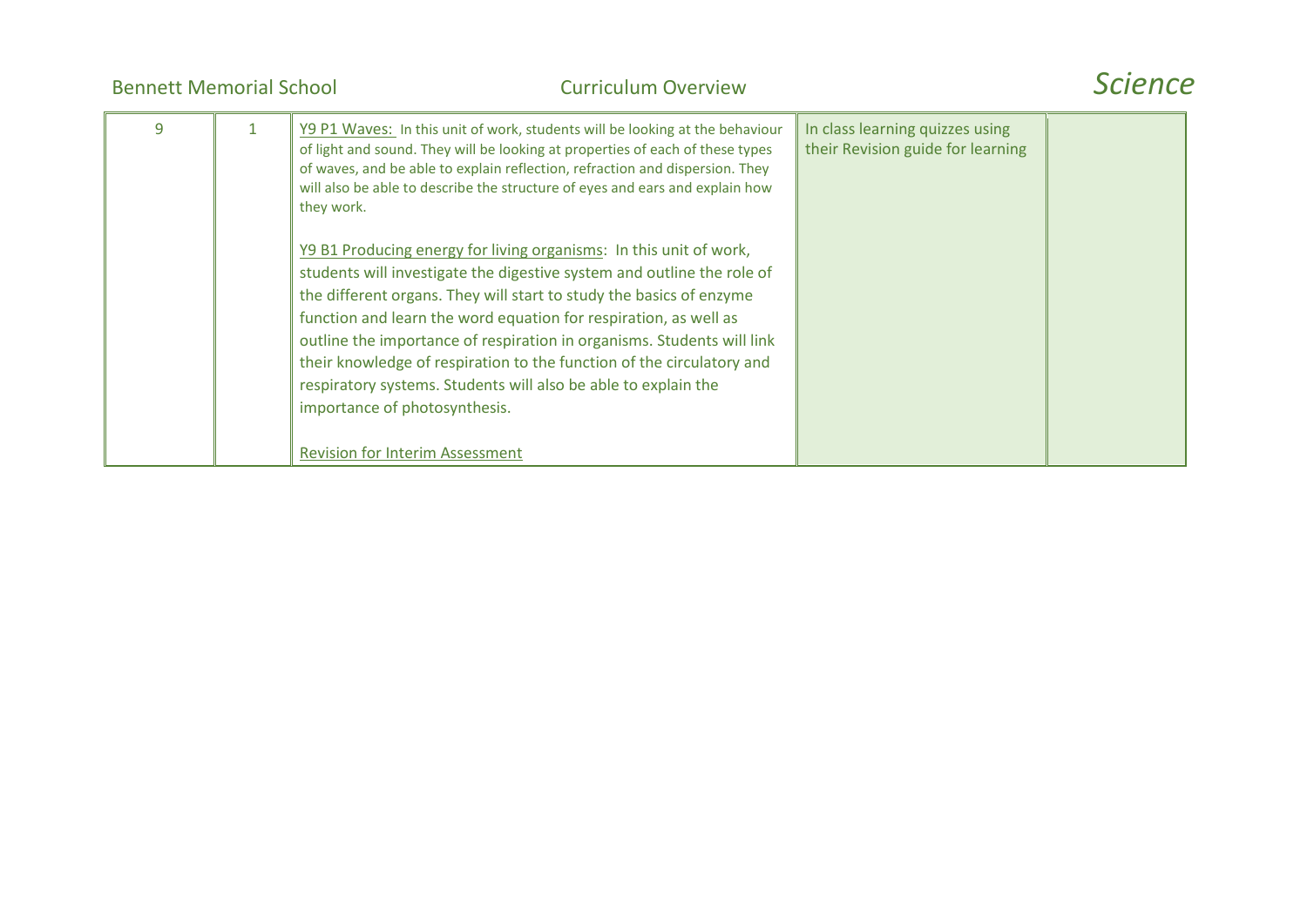| $\overline{2}$ | Y9 B1 Producing energy for living organisms: Continued<br>Y9 C1 Fundamental Particles 2: In this unit of work, students will<br>study that all materials are made up of matter. A particle model can<br>be used and applied to the 3 states of matter, solid, liquid and gas.<br>The forces between particles are considered and how these forces<br>vary and change as you change from solid to liquid to gas. Scientific<br>processes, namely dissolving (solubility) and diffusion are explained<br>using this model. Finally, a link between particles and atoms in<br>elements is established.<br>Y9 C2 Periodic Table 2: In this unit of work, students will continue<br>their knowledge and understanding of the periodic table. They will<br>recall how to work out the number protons, neutrons and electrons a<br>specific element has and they will be able to show how the electrons<br>are arranged in the element. They will recognise the patterns in the | In class learning quizzes using<br>their Revision guide for learning<br><b>Interim Assessment</b><br>Y8 C3 Chemical reactions; More<br>reactions<br>Y9 B1 Producing energy for living<br>organisms<br>Y9 P1 Waves | <b>RAG report</b> |
|----------------|--------------------------------------------------------------------------------------------------------------------------------------------------------------------------------------------------------------------------------------------------------------------------------------------------------------------------------------------------------------------------------------------------------------------------------------------------------------------------------------------------------------------------------------------------------------------------------------------------------------------------------------------------------------------------------------------------------------------------------------------------------------------------------------------------------------------------------------------------------------------------------------------------------------------------------------------------------------------------|-------------------------------------------------------------------------------------------------------------------------------------------------------------------------------------------------------------------|-------------------|
|                | periodic table including the relationship of the number of outer<br>electrons to the group number. They will learn more about the<br>reasons why elements join together to form new compounds.<br>Revision for Mid - year Exam                                                                                                                                                                                                                                                                                                                                                                                                                                                                                                                                                                                                                                                                                                                                           |                                                                                                                                                                                                                   |                   |

| Revision for Mid - year Exam                                          | Mid-Year Exam                   | <b>Full Report</b> |
|-----------------------------------------------------------------------|---------------------------------|--------------------|
|                                                                       | Y7 B1 Cellular biology          |                    |
| Y9 P2 Maths Skills: In this unit of work, students will develop maths | Y7 B3 Plant reproduction        |                    |
| skills that they will need to succeed in physics. This will include   | Y7 C1 Fundamental particles 1   |                    |
| manipulating equations and using tables and graphs. These skills will | Y7 C2 Periodic Table 1          |                    |
| be covered in the contexts of forces and energy.                      | Y7 P2 Space physics             |                    |
|                                                                       | Y8 B1 Reproduction and          |                    |
|                                                                       | Inheritance                     |                    |
|                                                                       | Y8 C1 Chemical reactions; Acids |                    |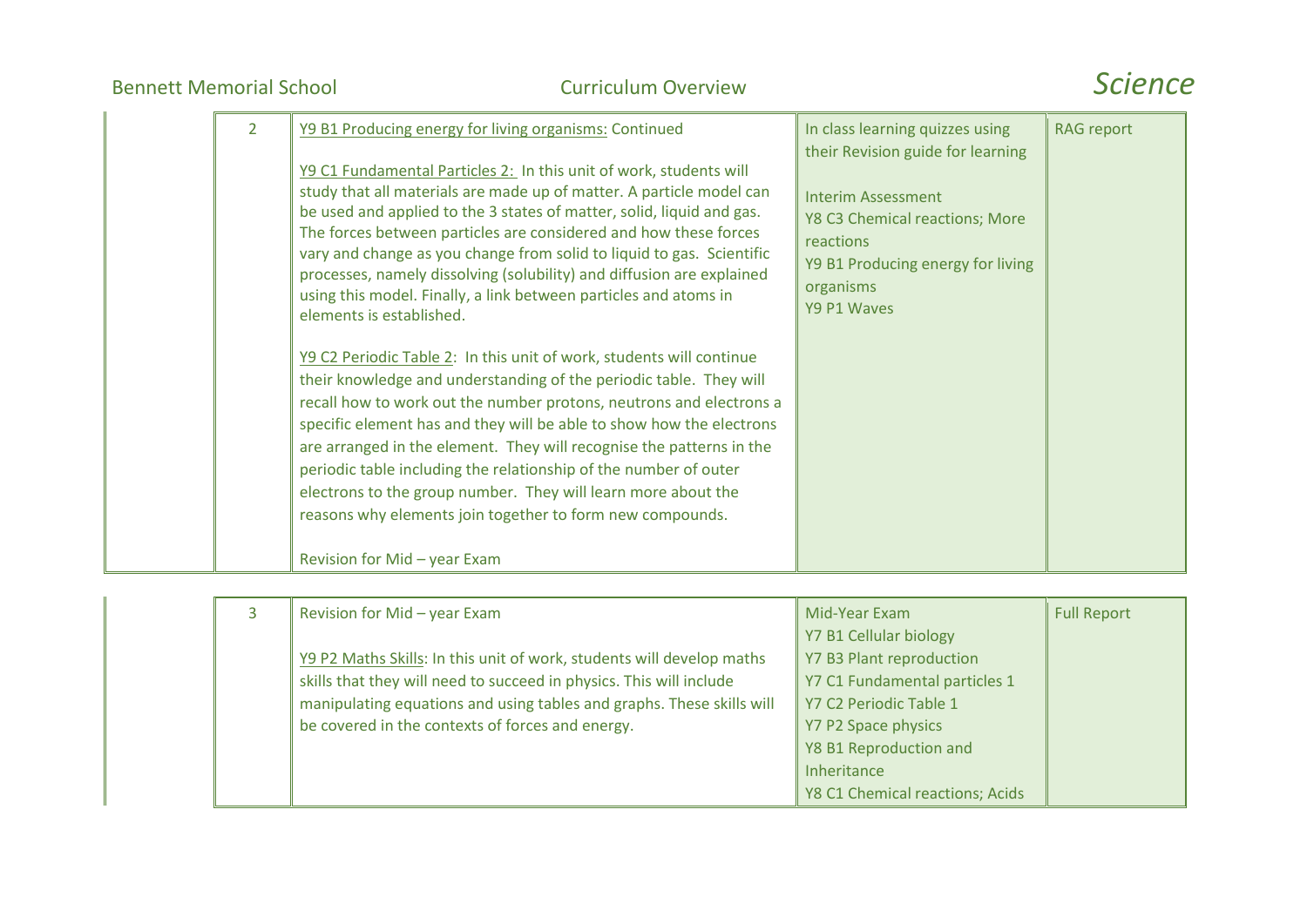|   |                                                                                                                                                                                                                                                                                                                                                                                                                                                                                                                                                                                                                                                                                                                                                                                                                                                                                                                                                                                                                                                                                                                                                                                                                                                                                                            | and Alkalis<br>Y8 C3 Chemical reactions; More<br>reactions<br><b>Y8 P2 Electricity</b><br>Y8 P1 Energy<br>Y9 B1 Producing energy for living<br>organisms<br>Y9 C1 Fundamental Particles 2<br>Y9 C2 Periodic Table 2<br>Y9 P1 Waves |  |
|---|------------------------------------------------------------------------------------------------------------------------------------------------------------------------------------------------------------------------------------------------------------------------------------------------------------------------------------------------------------------------------------------------------------------------------------------------------------------------------------------------------------------------------------------------------------------------------------------------------------------------------------------------------------------------------------------------------------------------------------------------------------------------------------------------------------------------------------------------------------------------------------------------------------------------------------------------------------------------------------------------------------------------------------------------------------------------------------------------------------------------------------------------------------------------------------------------------------------------------------------------------------------------------------------------------------|------------------------------------------------------------------------------------------------------------------------------------------------------------------------------------------------------------------------------------|--|
| 4 | Y9 P2 Maths Skills: Continued<br>Y9 B2 Organisms and their relationships in an ecosystem: In this unit<br>of work, students will learn how organisms are classified into groups<br>to make them easier to study. They will also look at how organisms<br>are dependent on each other. They will learn how to construct a food<br>chain and describe the flow of energy through food chains. Students<br>will be asked how farmers and horticulturists apply this knowledge<br>when they raise animals and grow plants to obtain maximum yield.<br>Y9 C3 Chemical Reactions 3: In this unit of work, students will recall<br>their understanding of chemical reactions from year 8. They will recall<br>reactions of metals with oxygen and neutralisation reactions. They<br>will study further reactions of metals with acids, displacement<br>reactions and thermal decomposition of metal carbonates. Students<br>will construct a reactivity series from reactions carried out in air,<br>water and with acids. In this unit students will know how to write<br>word and symbol equations of a variety of different types of reaction.<br>Students should also be able to classify reactions as exothermic or<br>endothermic and they will know what is meant by oxidation and<br>reduction reactions. | In class learning quizzes using<br>their Revision guide for learning                                                                                                                                                               |  |